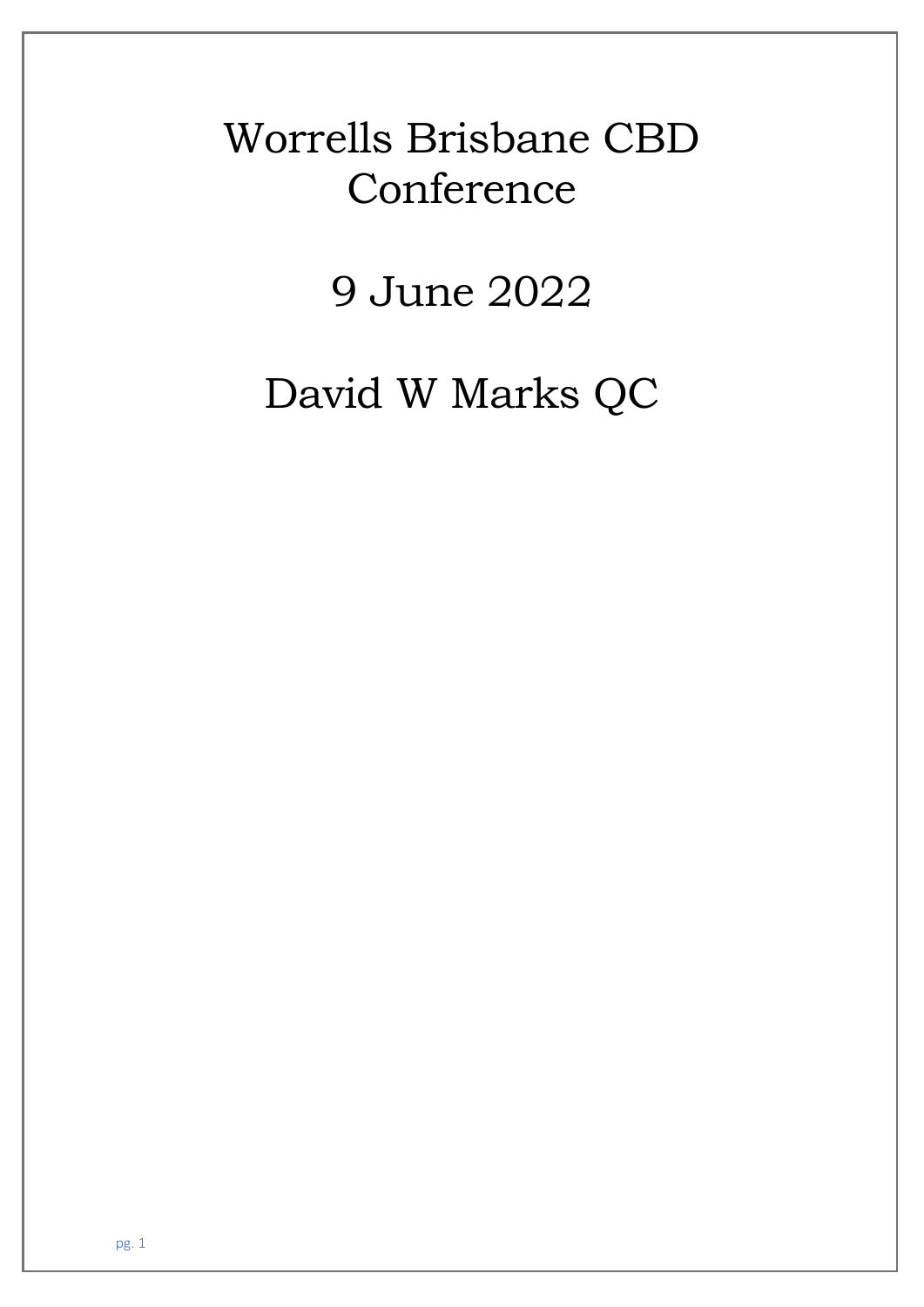I want to give you some insights you won't have got elsewhere. That's the value of these Worrell's seminars. I will cover some aspects of *Carter*, of section 100A, and of some welcome news about UPEs.

I also need to cover very recent developments in structuring, which are not in the news yet. There was an attack on a "gift and loan-back" structure, in the Supreme Court last month. It's time to talk briefly about the future of those transactions.

But I need to set the scene, first.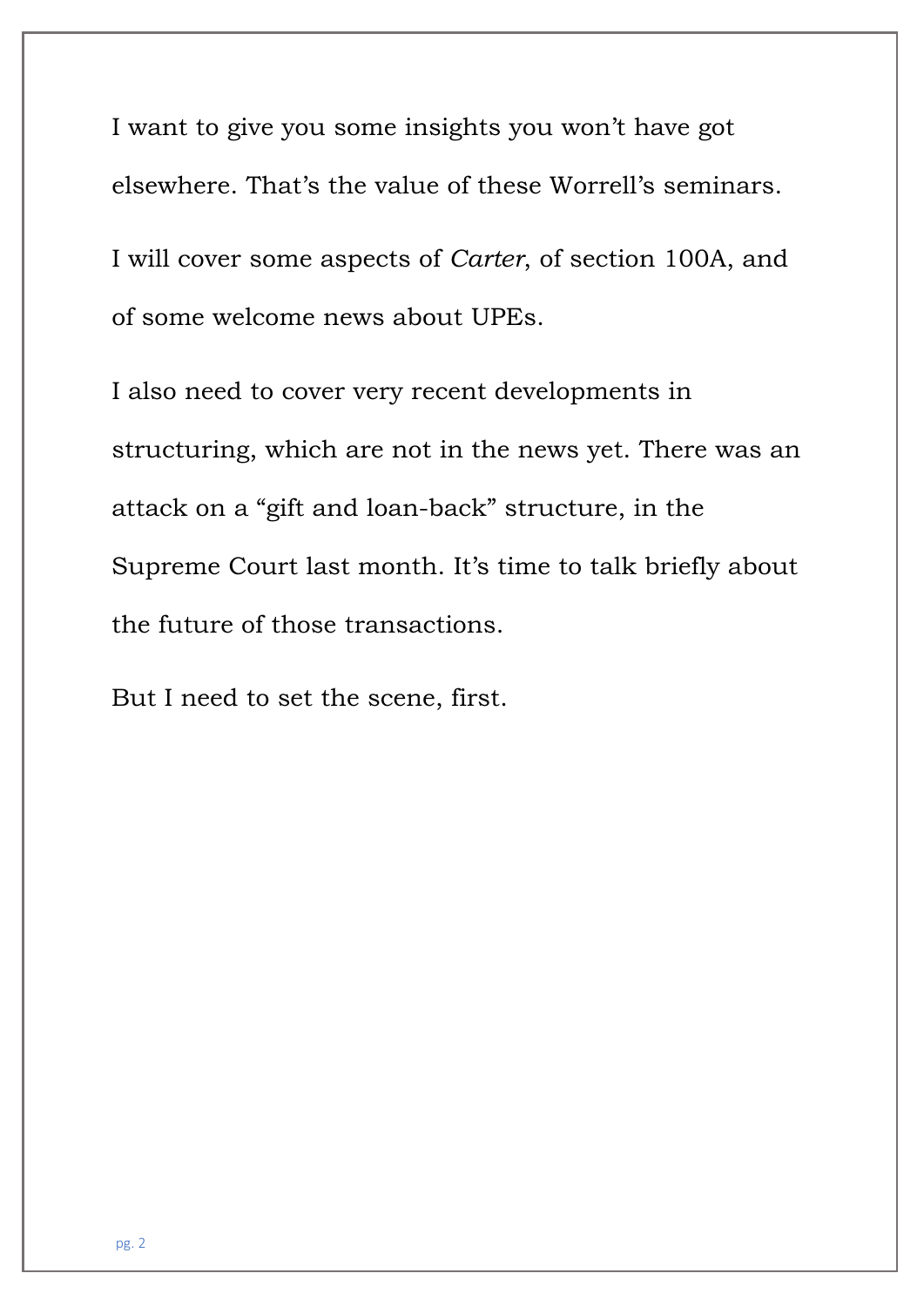The policy scene

*The Australian* reports this morning that the Treasury Secretary yesterday spoke of a leaky tax system. Mr Kennedy is reported to have identified:

*"costly tax concessions, including superannuation, and tax minimisation ploys, such as family trusts, as areas ripe for reform".[1](#page-2-0)*

The same story ran on the front page of the *Australian Financial Review* this morning.[2](#page-2-1)

Trust taxation is back with Treasury, given the previous government's reaction to reportage in the same newspaper by Mr Gottliebsen at the start of the election

<span id="page-2-0"></span><sup>&</sup>lt;sup>1</sup> Tom Dusevic & Patrick Commins, "Plug leaky tax system: Treasury", *The Australian*, published online 8 June 2022. I have read the published version of the speech to the Australian Business Economists on 8 June 2022, and the written version online does not deal with these matters specifically. As usual, one must check against delivery, and the reporters were best placed to do so.

<span id="page-2-1"></span><sup>2</sup> John Kehoe, "Prudent budget repair needed", *Australian Financial Review* 9 June 2022, p.1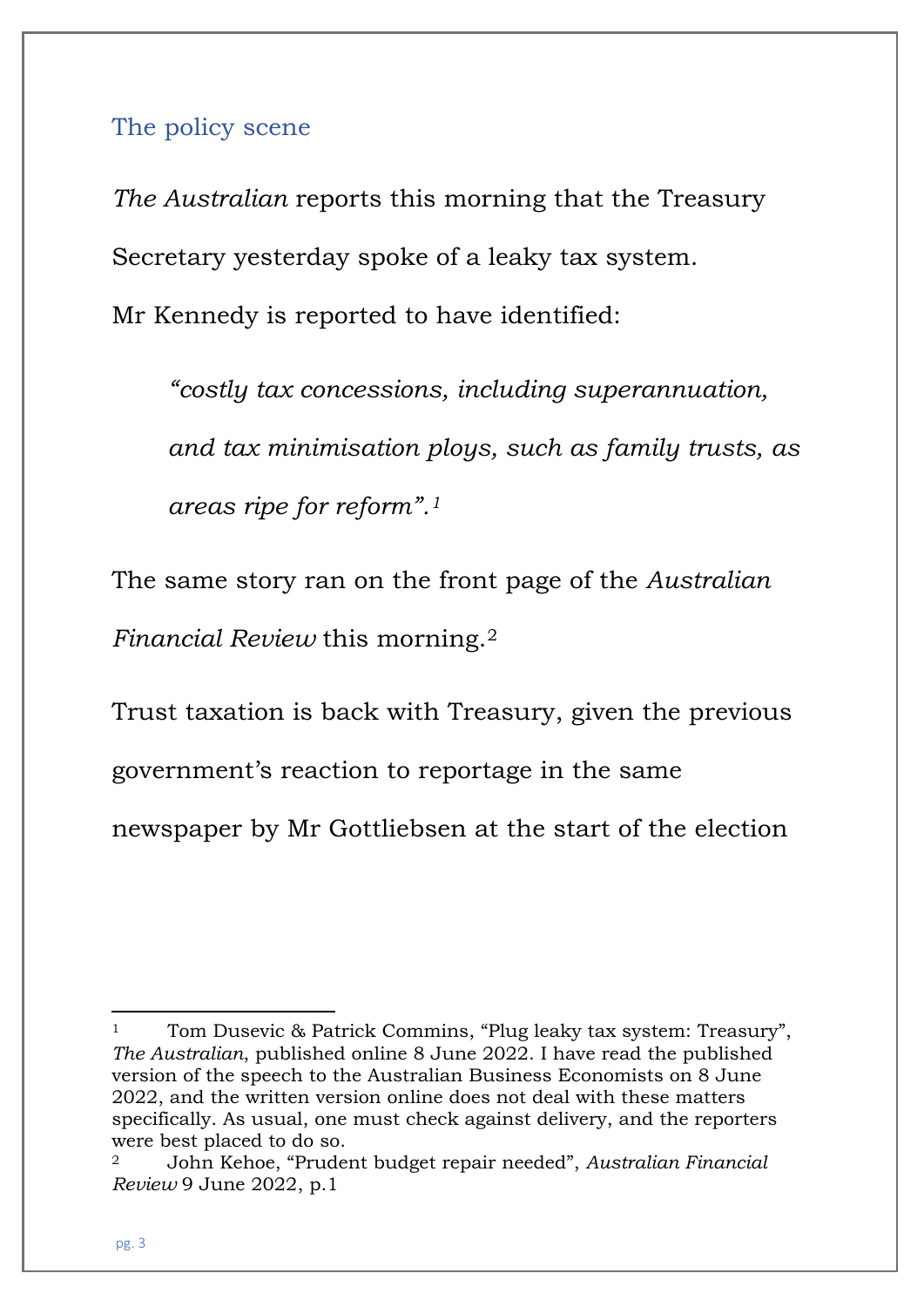campaign. He wrote about the *Carter* decision of the High Court.[3](#page-3-0) And about section 100A.[4](#page-3-1)

Assistant Treasurer, Michael Sukkar, was forced to issue a press release on 7 April recognising that "trusts are a legitimate and important way for families … to manage their financial affairs".[5](#page-3-2)

He welcomed the ATO backing off retrospective application of its draft ruling and draft Practical compliance guide on section 100A.

He signalled consideration of legislative amendments, to

fix *Carter*, but his government was not returned.

So it is clear trust taxation is back on the agenda at Treasury, and has become politicised.

<span id="page-3-0"></span><sup>3</sup> Robert Gottliebsen, "Families' double blow: rising rates, ATO trap", *The Australian* 4 May 2022; and "High Court tax ruling to haunt Morrison government", *The Australian* 6 April 2022; and "How the Morrison government can fix the ATO" *The Australian* 7 April 2022

<span id="page-3-1"></span>Robert Gottliebsen, "ATO to unleash carnage is Labor wins election", *The Australian* 19 April 2022

<span id="page-3-2"></span><sup>5</sup> Press release, "Certainty and stability for family trusts" 7 April 2022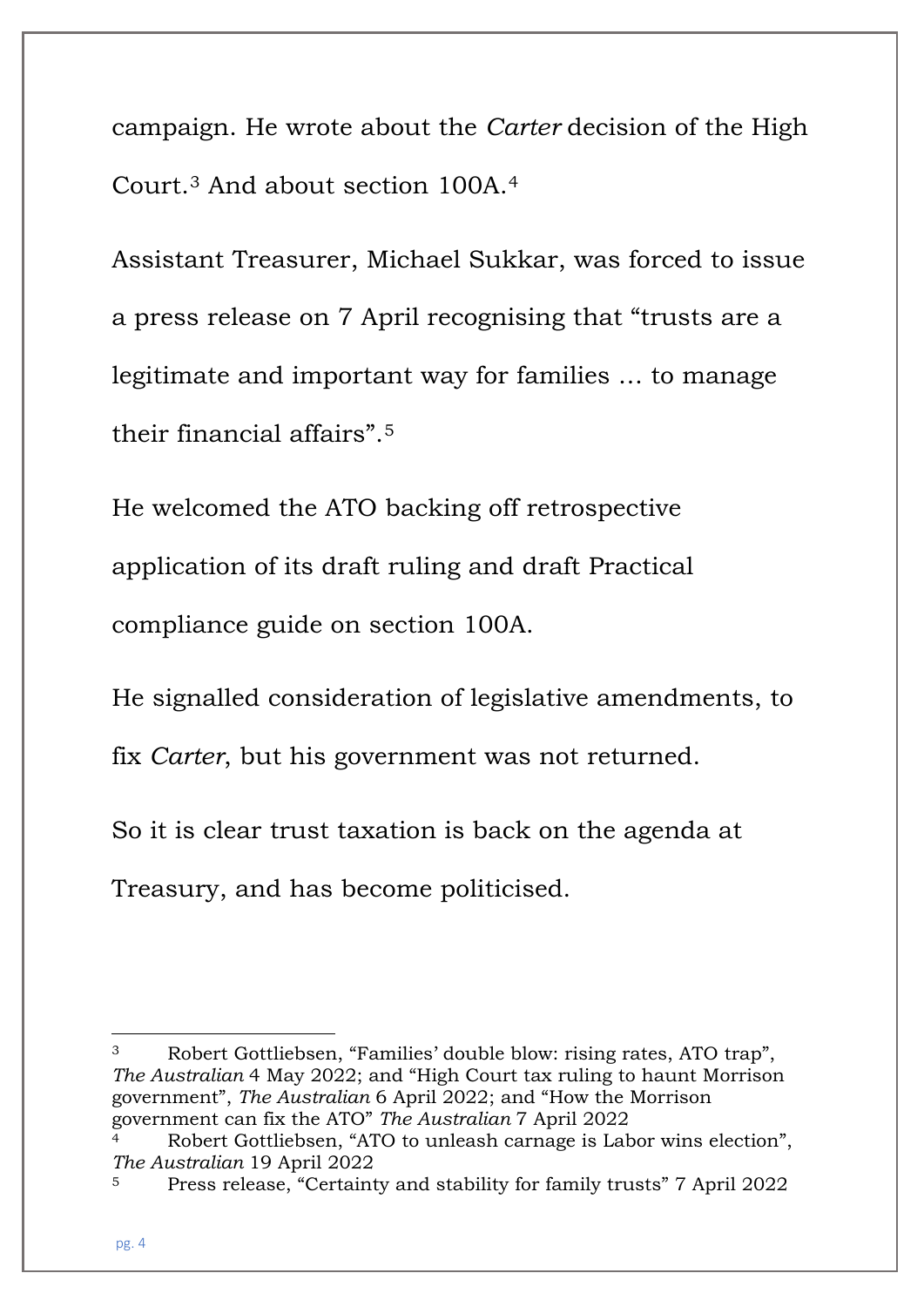My reality check for you is this – last direct policy consultation I did with Treasury involved a discussion with one of Australia's best, young population economists. I doubt the chap could spell 'trust', though. Engaging with Treasury is not always productive, so do not assume we can get reasonable results.

It is also plain ATO has been told to raise money again. we know that from the return of debt-collecting activities in March.

In my view, the continually extended reach of time-consuming reviews of increasingly smaller businesses will find serious issues with their structures. Trusts are complex, and the ATO will raise revenue there.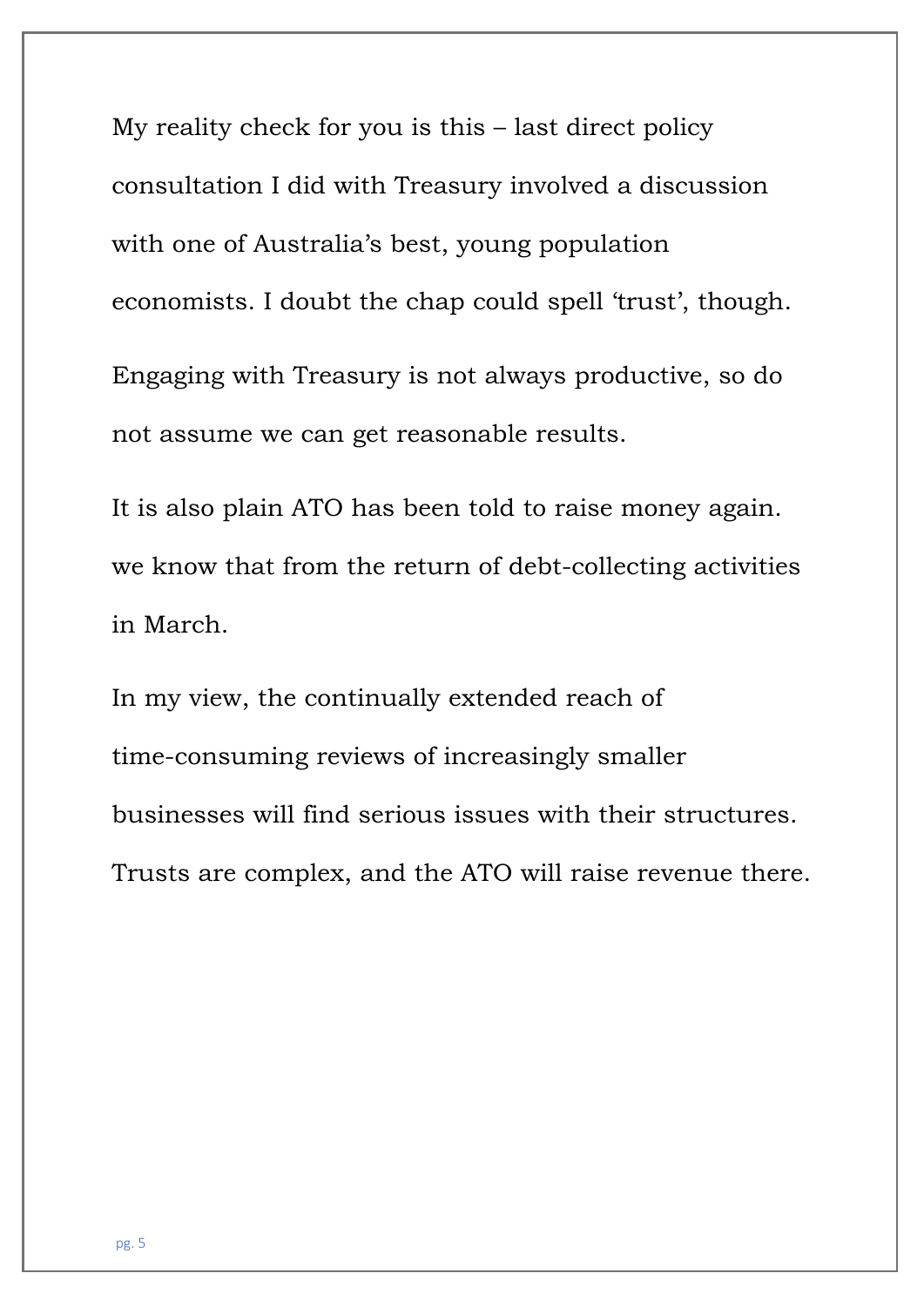#### Section 100A

There are 5 key requirements (largely quoting from a presentation by the TTI recently):[6](#page-5-0)

- A beneficiary has a present entitlement (PE) to trust income – note must not be under a legal disability
- PE arose under a reimbursement agreements (RA)
- A benefit is provided to someone other that the beneficiary
- The 'agreement' is not entered into in the course of 'ordinary family of commercial dealing'
- RA was entered into for a purpose of reducing income tax.

<span id="page-5-0"></span><sup>6</sup> The Tax Institute, web presentation, "100A – Practical Guidance and Pre-June 30 Planning", 2022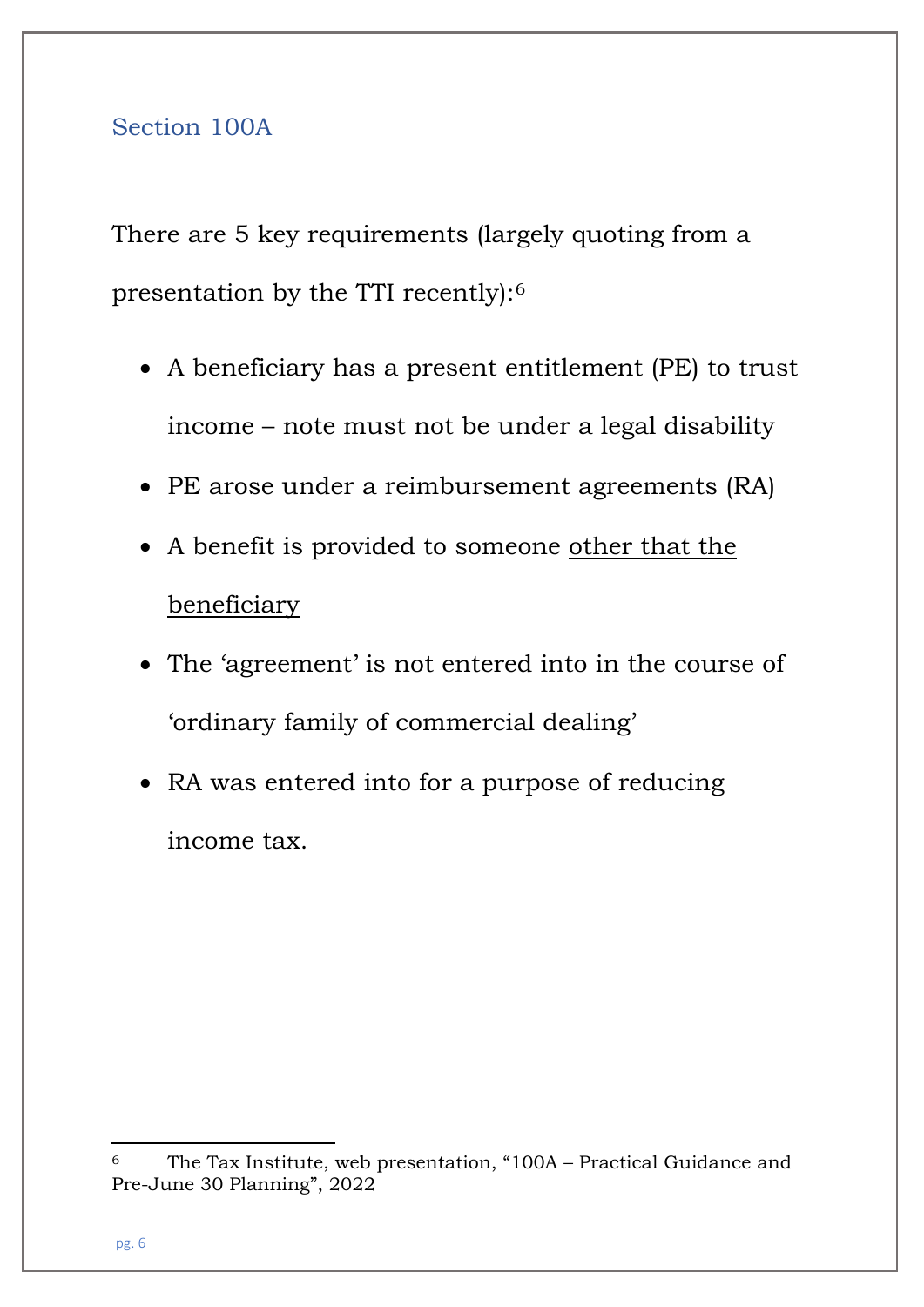The recent case, *Guardian,* emphasised the idea that the PE must arise under the RA. This was a special set of facts. The matter is on appeal.[7](#page-6-0)

The debate has FIRSTLY been around the exceptions to the definition to 'agreement'.

That definition that feeds into the definition of 'reimbursement agreement'.

The exception in the definition of "agreement" is for "an agreement, arrangement or understanding entered into in the course of ordinary family or commercial dealing": subs100A(13).

SECONDLY, the debate has been around the separate exception from the definition of "agreement" -mfor an agreement not entered into for the purpose of reducing income tax: subs100A(8).

pg. 7

<span id="page-6-0"></span><sup>7</sup> *Guardian AIT Pty Ltd v FCT* 2022 ATC 20-813 (Logan J, 21 December 2021)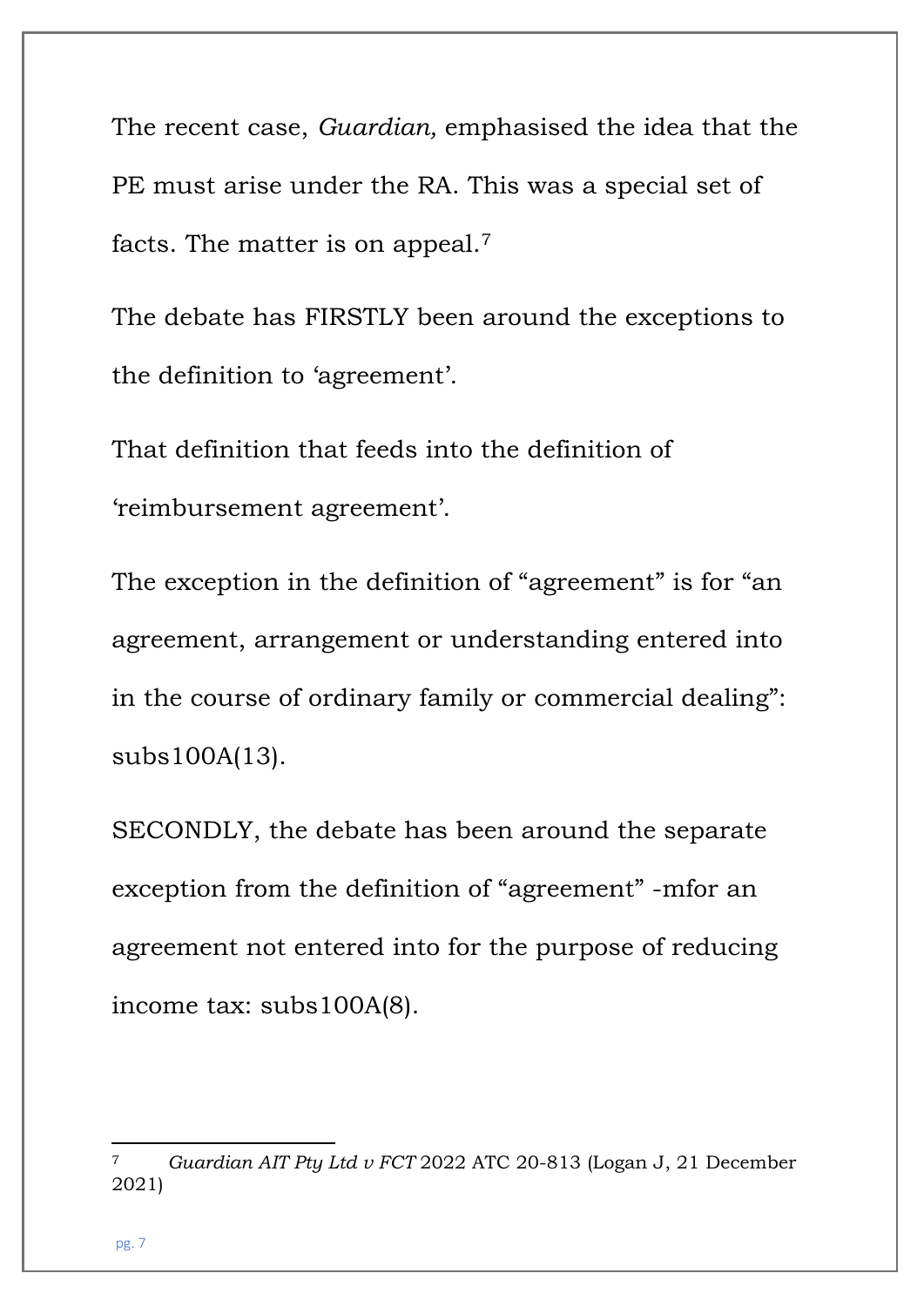Specifically, as to this second debate, thenquestion is whether you can be excluded on the basis of "ordinary family or commercial dealing", if there was a tax avoidance purpose under subs(13): or whether you only consider absence of a tax avoidance purpose as a separate test under subs(8).

The drafting as separate subsections supports absence of tax avoidance purpose being a separate exclusion.

See Mark West's paper in *Taxation in Australia* this month.[8](#page-7-0)

An awful lot has been written about the first of those exclusions.

Can I just give a reality check on the conversation. *Halliwell* is a decision of a good NZ High Court<sup>[9](#page-7-1)</sup> judge, back in the 1970s.

<span id="page-7-0"></span><sup>8</sup> Mark West "Section 100A and tax purpose" (2022) 56(11) *Taxation in Australia* 701-713

<span id="page-7-1"></span><sup>9</sup> In those days, the present "High Court" of NZ was called the NZ 'Supreme Court'. Confusingly, the ultimate appellate court in NZ is now called the 'Supreme Court'.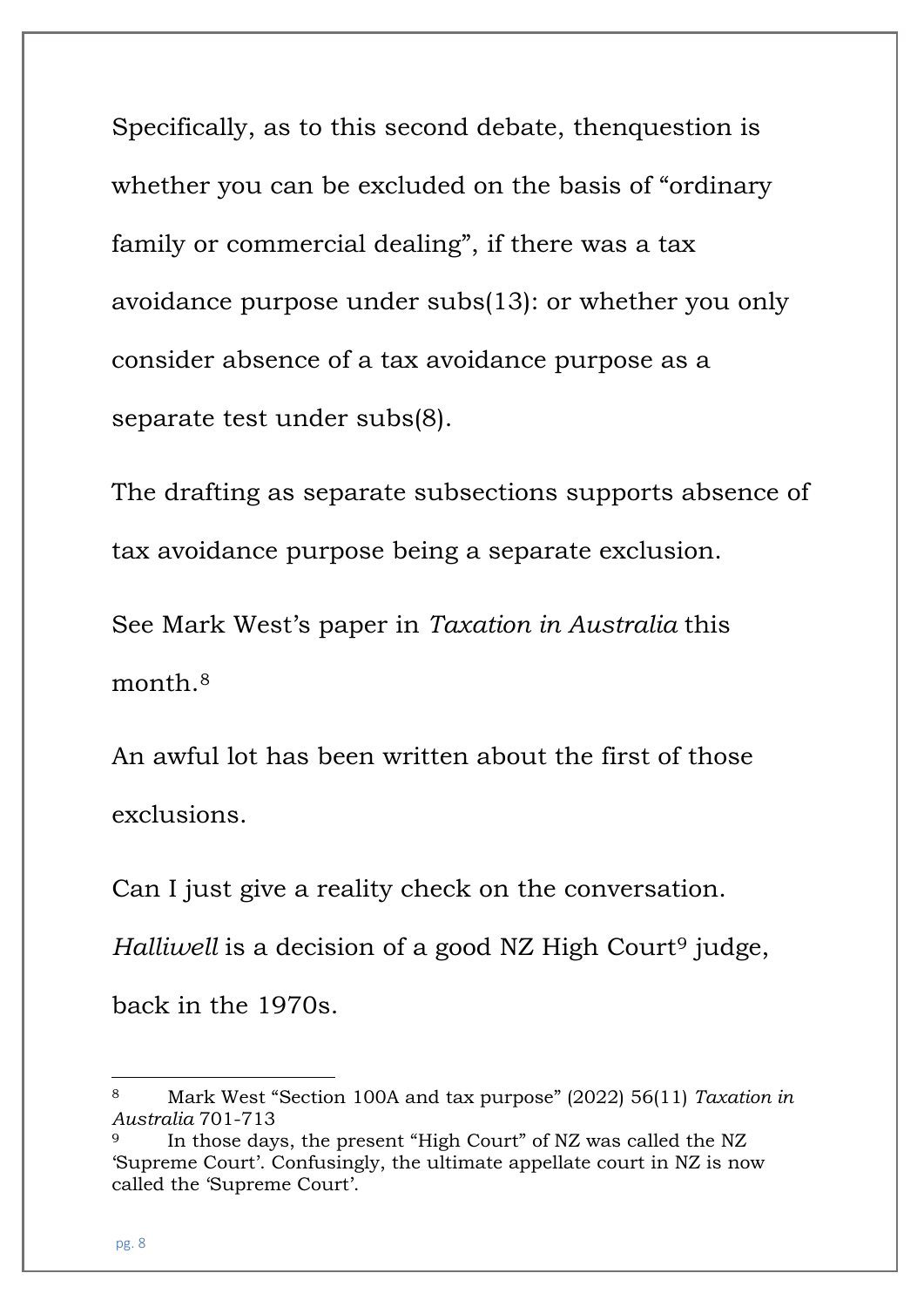## Casey J was taken to more liberal single-Judge Australian authority, but said:

*I accept that the net income has been accumulated in the trust and used to acquire further assets, and that it is usual family dealing for income and assets to be built up in such a trust. But in New Zealand, the Courts have firmly rejected the method of income splitting or contrived deductions resulting in tax saving, as ``ordinary family dealings'', in achieving this object. (I note that in three Australian decisions discussed in 51 A.L.J. 215 the Supreme Courts in Tasmania and South Australia seem ready to take a rather more liberal view of family dealings involving a redistribution of assets. The cases are Peacock v. F.C. of T. 76 ATC 4375 decided by Nettlefold J. in Tasmania; Bayly v. F.C. of T. 77 ATC 4045 and Jones v. F.C. of T. 77 ATC 4058, both decided by Bray C.J. in South Australia.)*

The ATO will be attempting to push the envelope back toward this less liberal view of the world.

And we can see, from this NZ case that reasonable minds can differ about what constitutes an ordinary family dealing.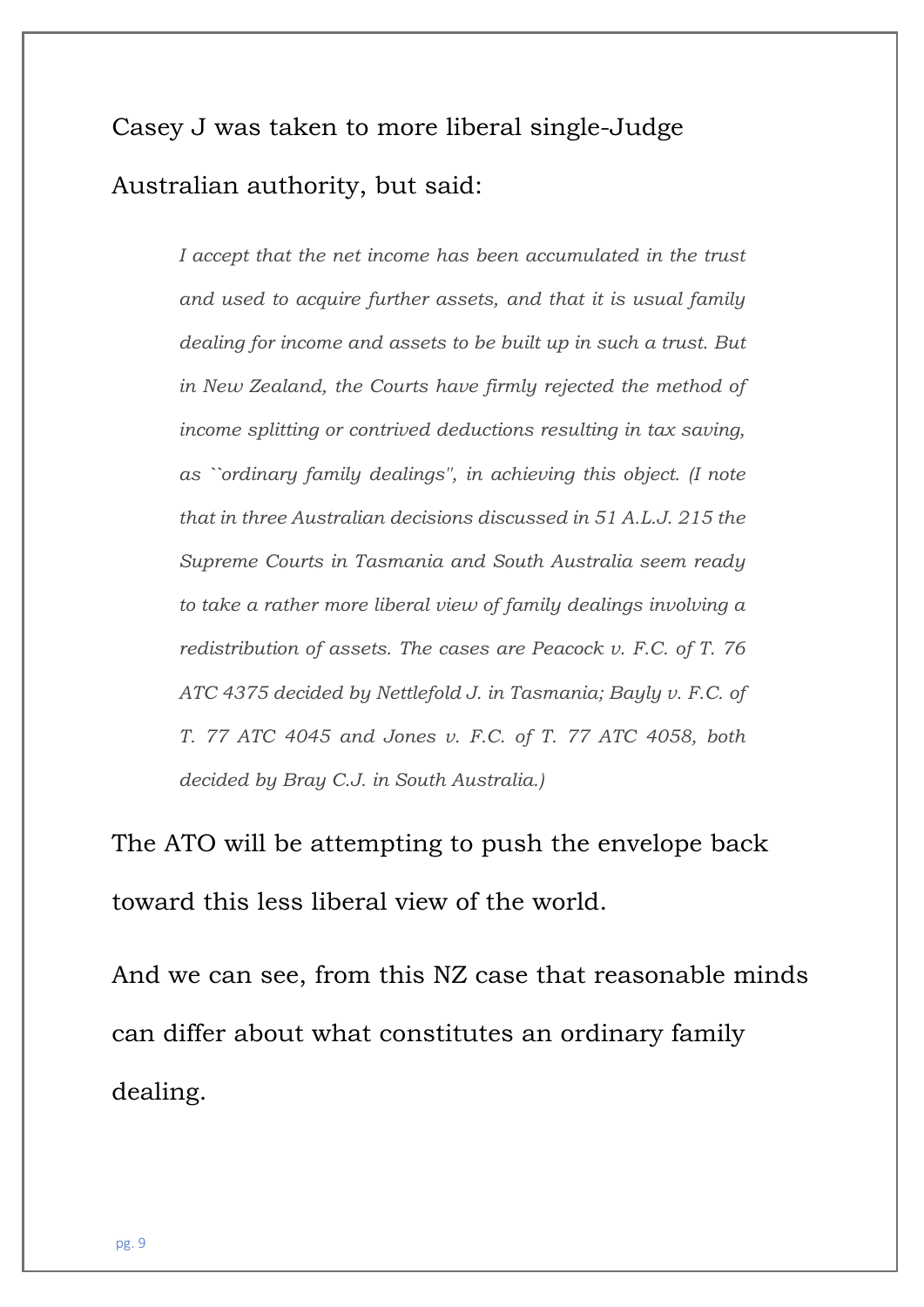#### Specific arrangements ATO does not like

ATO issued 3 documents about s100A on 23 February. Rather than doing the kind of technical bleating we have seen over the last 3 months, it is more useful to look at the stuff ATO really does not like, and see if we can derive any conclusions from those arrangements.

I should warn there is a fair bit more that ATO is highly suspicious of, but we'll concentrate on the highest risk stuff today.

TA 2022/1 is about a scheme purportedly to benefit the non-minor children of a family.

While resolutions appoint income their way, taking them just under the \$180,000 threshold for top marginal rates.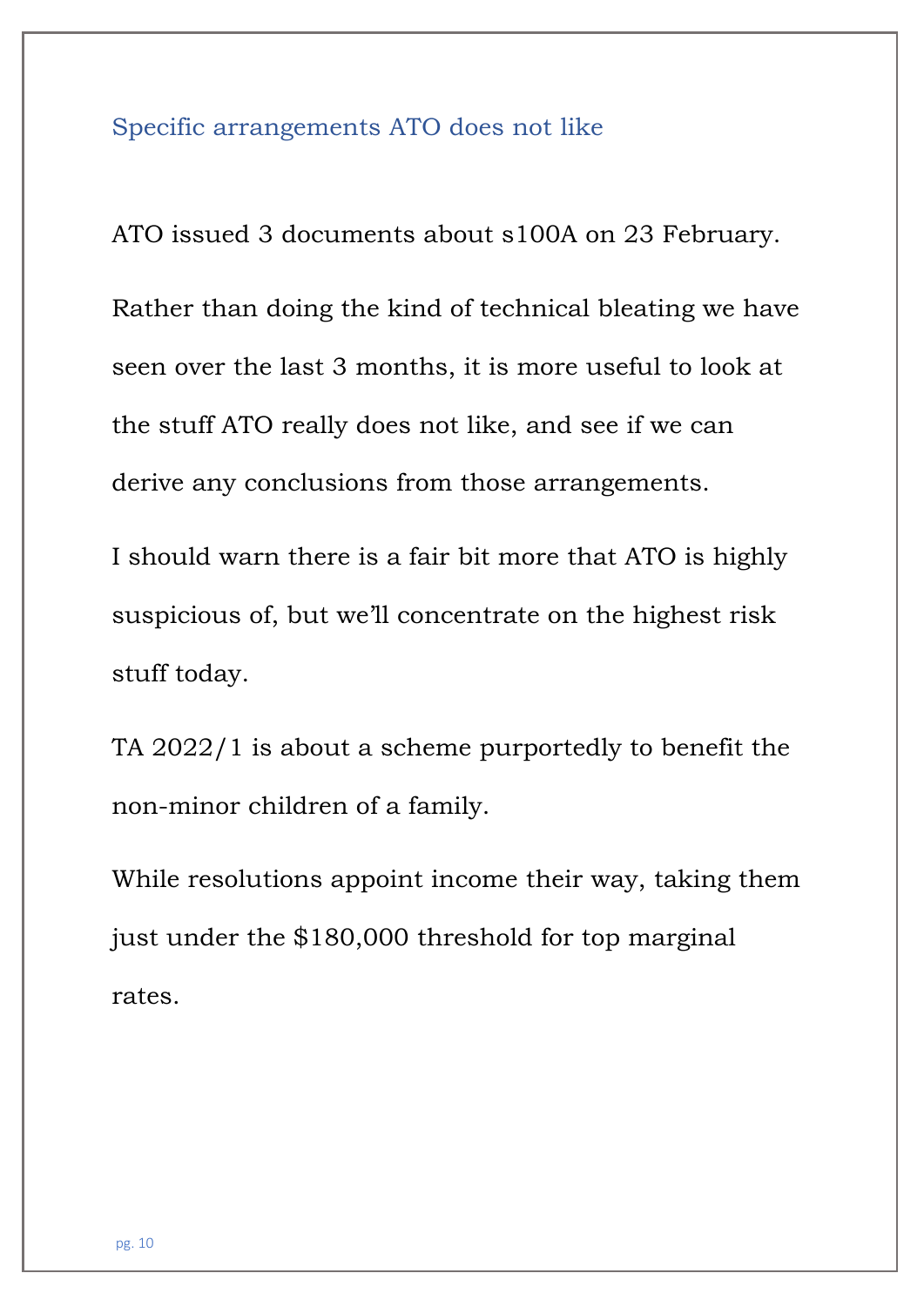## But the money is actually paid to the parents or applied

### against a beneficiary loan account:[10](#page-10-0)

• *The parties contend that the entitlements are paid or applied in this manner because -*

*- the Children are required to repay their Parents for expenses incurred in relation to their upbringing or while they were minors (for example, school fees, school uniform costs or their share of the family holidays)*

*- the Children are required to pay or repay their Parents amounts to meet their share of family costs for the current year in excess of amounts it would reasonably be expected an adult child would meet for their personal living expenses while they remain living at home or otherwise supported to some extent by their Parents (those amounts being, for example, a reasonable rate for their board, lodgings or rent if living away from home, or car expenses), or*

*- there is an agreement that the Parents will manage the pooled family members' entitlements from the Trust for the benefit of the family members.*

• *There is no expectation or understanding that the Children's income they derive from sources other than the Trust distributions will be used to either repay their Parents for expenses incurred when they were a minor or pay more than their reasonable share of the household expenditures, or be placed in a pool to be managed by the Parents for the benefit of the family members.*

### ATO say there is often no evidence of an obligation to

repay anything, and often the children do not know of

<span id="page-10-0"></span><sup>10</sup> TA 2022/1, para 4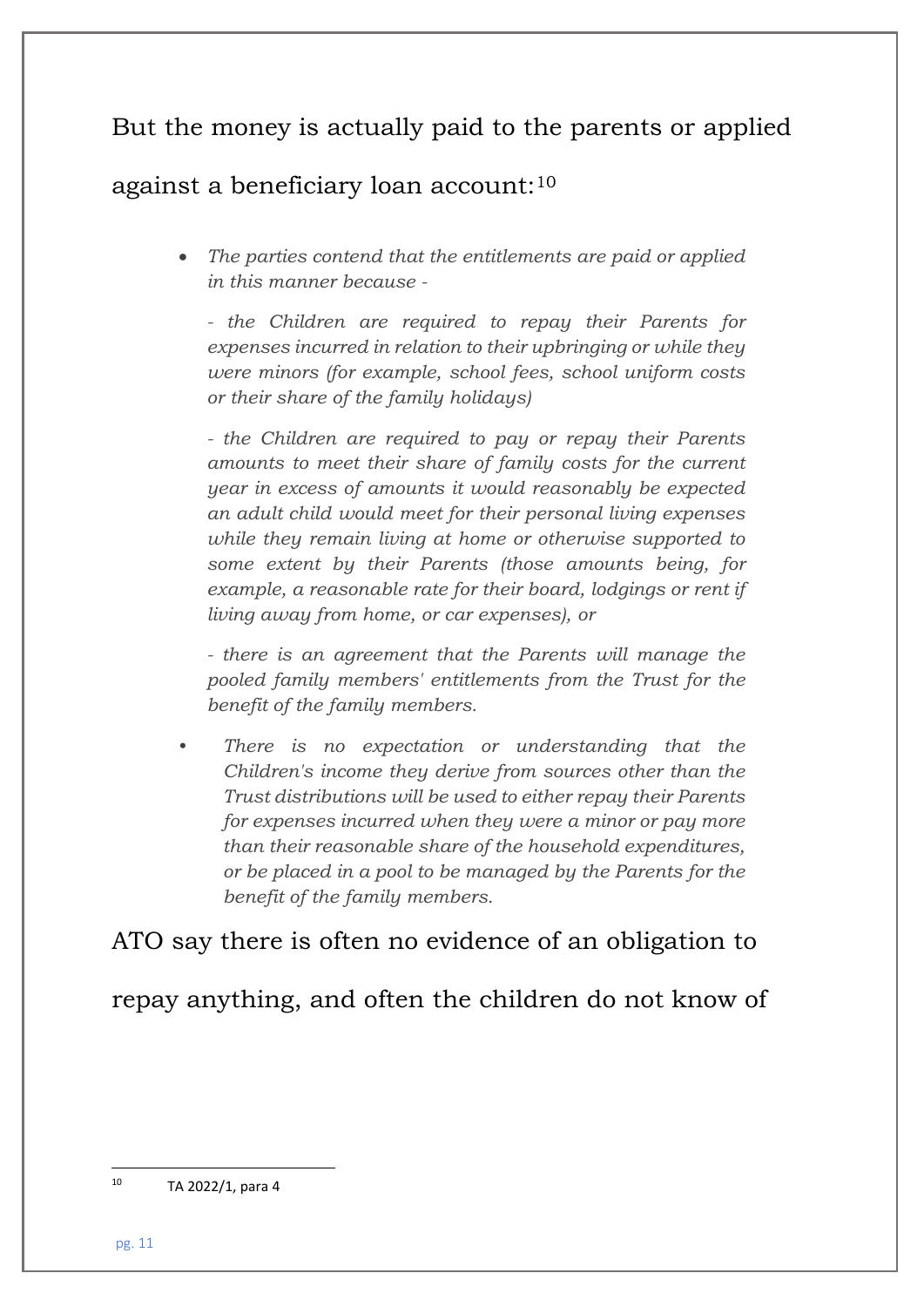the beneficial entitlement, nor of it being applied against expenses.

The sting in this is the mention of promoter penalty provisions. This could be terminal for a registered tax agent, and is a controversial clause in this TA. But the TA was not out for consultation.

[Comments about current matters, implementation, need for legal advice]

Red zone arrangement in PCG 2022/D1 include –

- Adult children gift back their entitlements, for example to parents. This looks like the TA 2022/1
- Payments that are returned to the trust as assessable income – for example, paying to a corporate beneficiary, which is "taxed", but returns the amount as a fully-franked dividend. This is cycled through in year 2 as a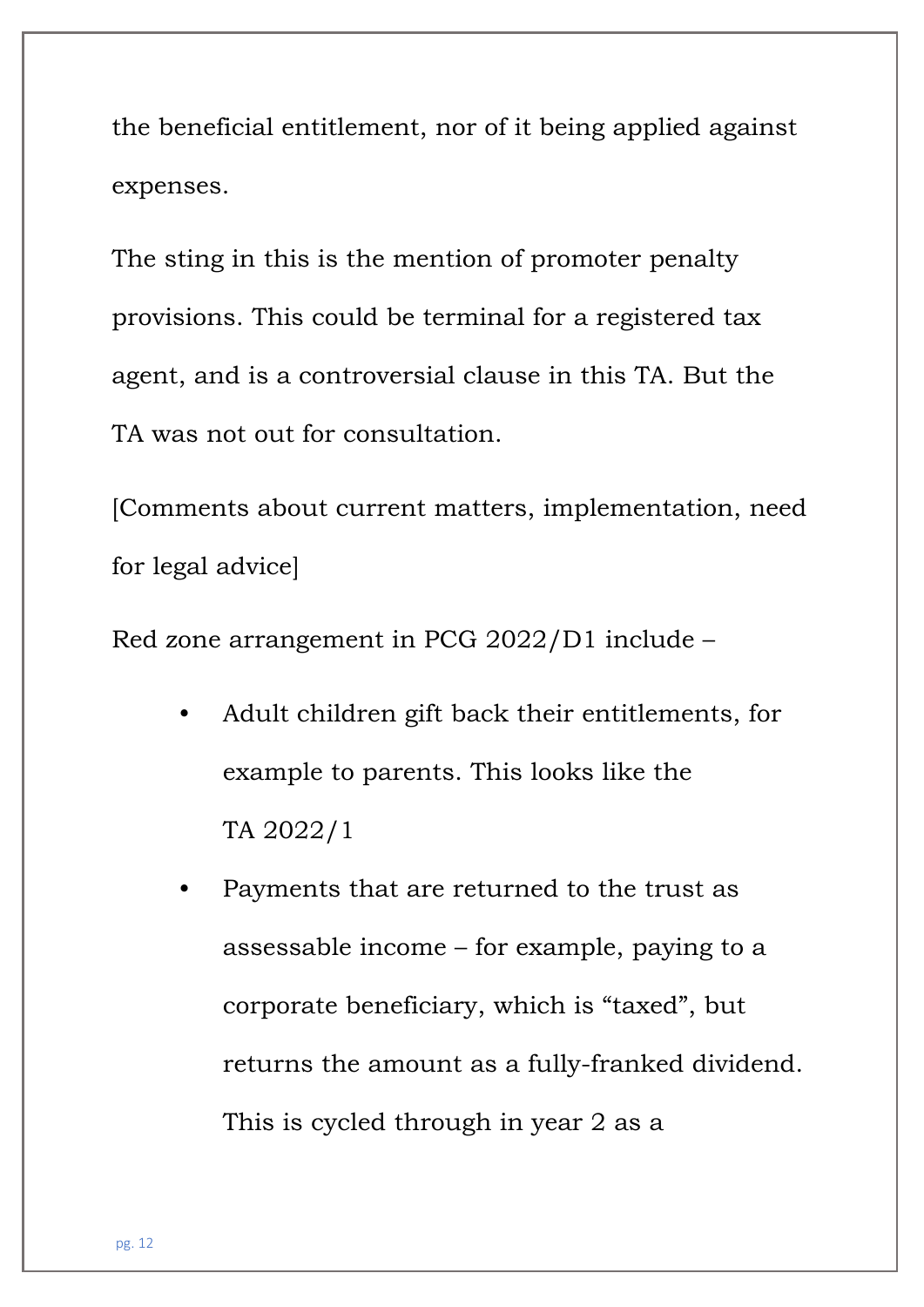distribution of a fully franked dividend to the corporate beneficiary.

- Schemes involving issue of units at an overvalue, to absorb a UPE, especially where the unit trust allows unilateral issues of units to the unitholders to absorb such UPEs
- Games with the definition of "income", which follow from *Bamford.* So distributable income may be \$10, but carry with it \$100 of net income of the trust estate.
- Losses.

This is not the end of the matter, as the ATO claims to want to look at anything that is not plain vanilla.

But looking at the Red Zone arrangements – there is a difference between economic reality, and the purported tax reality, and thus an element of contrivance.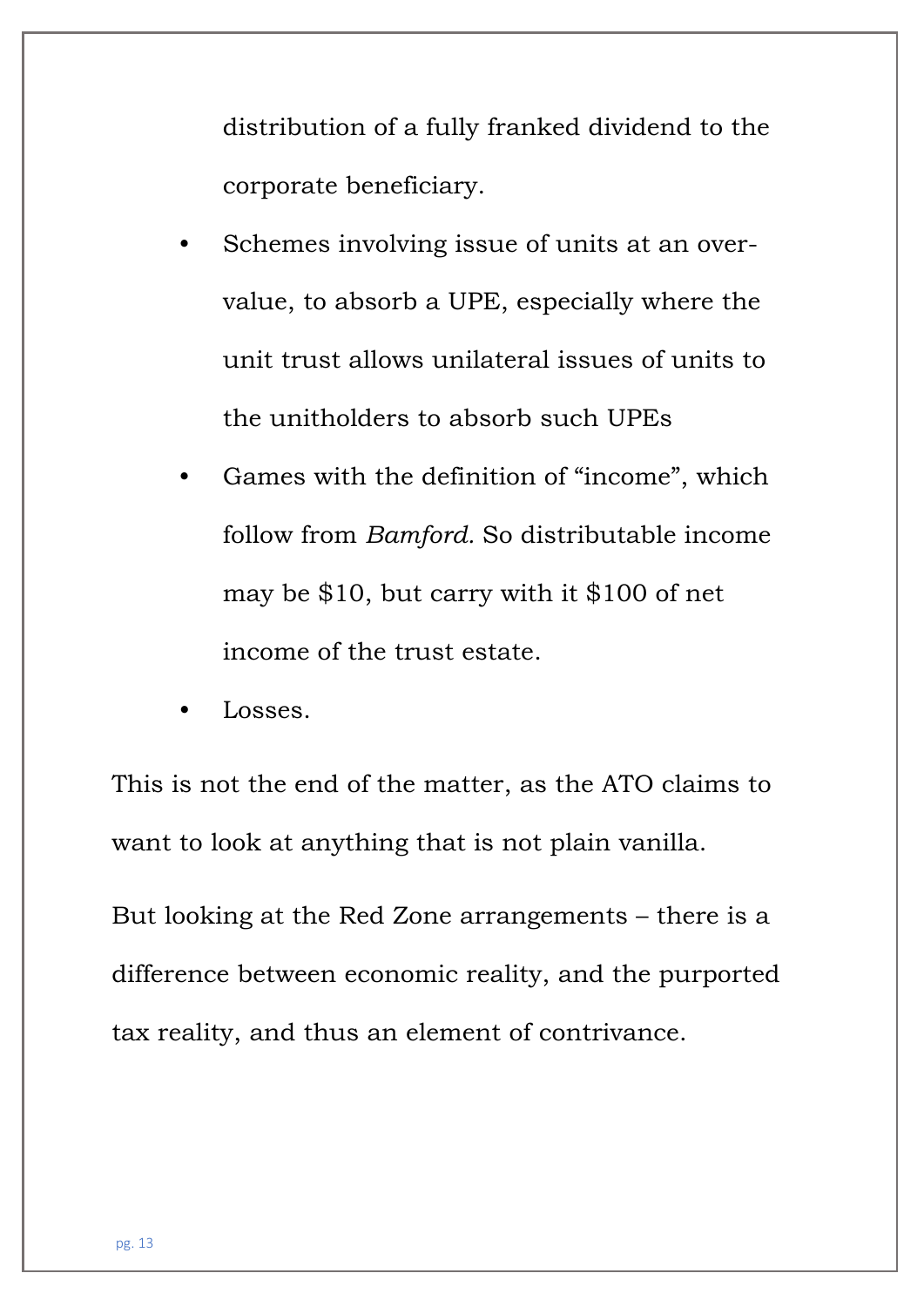#### Carter – disclaimer

The HCA upheld the ATO's argument that disclaimer of a PE was not to be given retroactive force under Australian income tax laws.

This was justified it was said, in Carter v Commissioner of Taxation [2022] HCA 8. See at [24]:

*"It would give rise to uncertainty in the identification of the beneficiaries presently entitled to a share of the income of a trust estate and the subsequent assessment of those beneficiaries. On the respondents' construction, whether a beneficiary was presently entitled to a share of the income of a trust estate may not be resolved for a substantial period of time and, in some cases, such as the present, for years. The uncertainties that would arise, and which would apply with equal force to the Commissioner, trustees, beneficiaries and perhaps even settlors, would also not be fair, convenient or efficient."*

So the default beneficiaries can be sued to bankruptcy on the basis of efficiency. Of course perhaps there is some way they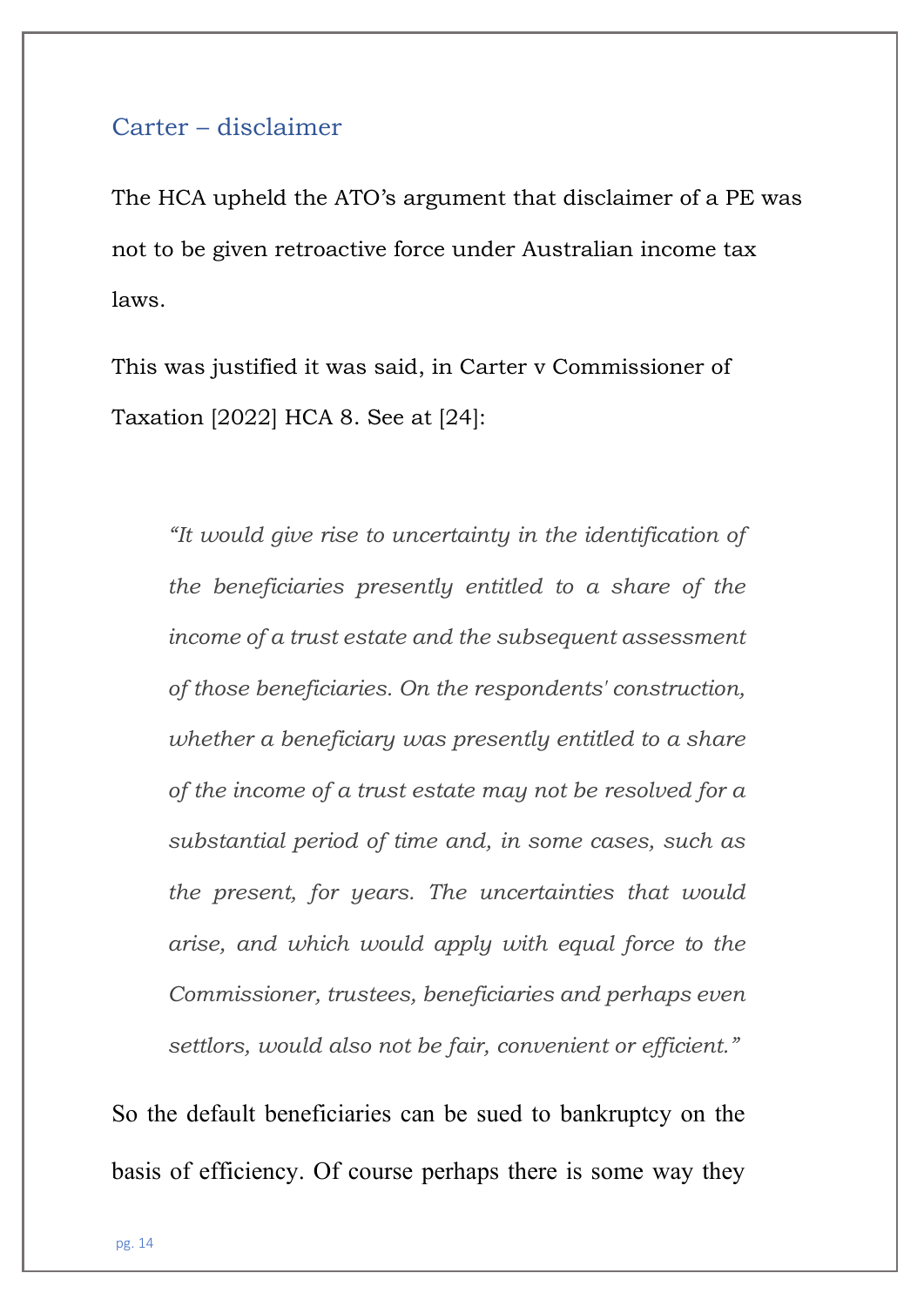can extract money from the trust or their family. But none is assured in most cases.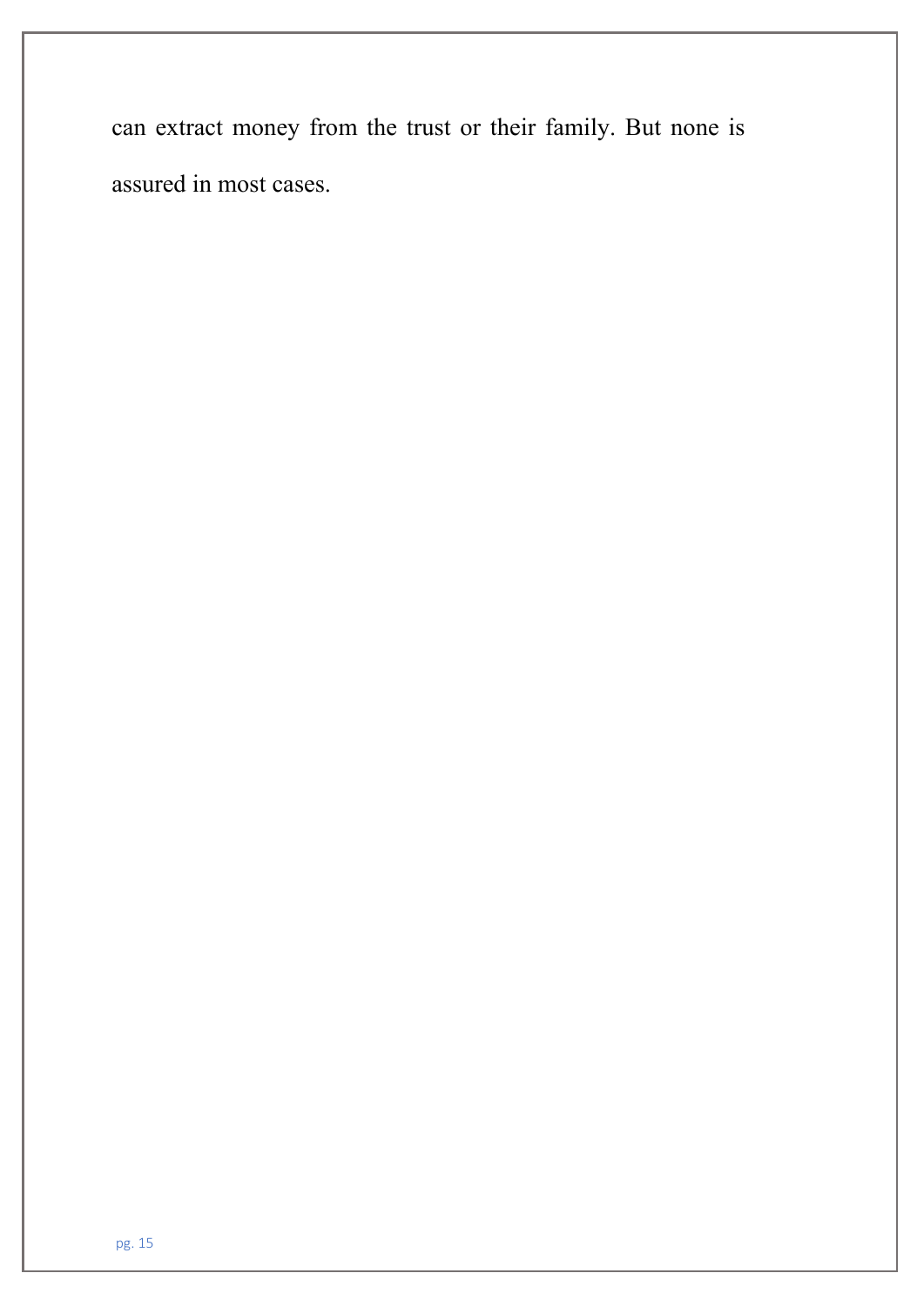#### Gift and loan back transactions

However, I start with something hot off the press, in estate planning and insolvency.

Last month Cooper J heard a case called *Permewan*, about a gift and loan back transaction.

The case gained some attention last year, when Davis J expressed his surprise about the transaction.[11](#page-15-0) But it was up to the parties whether they would test if the structure worked.

In that case, the transaction essentially denuded a \$3m estate of value, making family provision claims by relatives problematic.

Davis J described the steps taken by the deceased 17 months before her death (emphasis added):

<span id="page-15-0"></span><sup>11</sup> [2021] QSC 151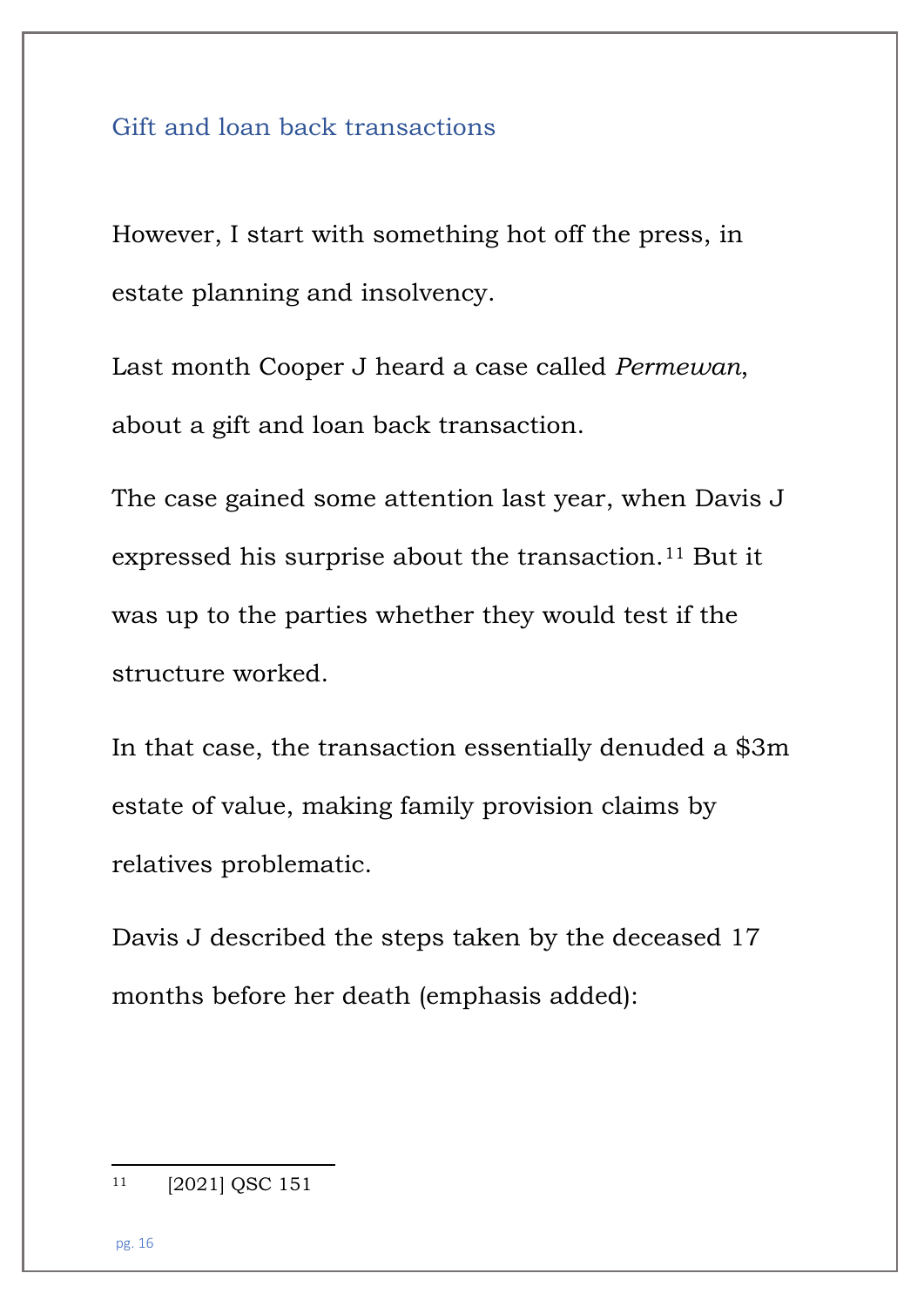*[14] On 18 April 2018, some 17 months before Prudence's death, she swore a statutory declaration in these terms:*

*1. It is my intention that all payments whether in cash, by cheque or Bearer Promissory Notes or otherwise, that I make from myself to the trustee of the Lotus Trust being a trust constituted by Deed dated 14 February 2011 are by way of gift unless otherwise recorded in writing.*

*[15] On the same day, Prudence signed a document headed "Bearer Promissory Note No 1". That document was in these terms:*

*Prudence Veronica Permewan promises to pay to the bearer of this Bearer Promissory Note the sum of \$3,000,000.00.*

*[16] On the same day, this time on behalf of Zalerina, she signed a receipt. The receipt concerns the promissory note. It is in these terms:*

*Received by Zalerina Pty Ltd ACN 623 050 055 as trustee for the Lotus Trust on 18 April 2018 as a gift.*

*[17] Therefore, Prudence has, by the promissory note, promised to pay \$3 million to "the bearer" who is Zalerina who has accepted the promissory note "as a gift".*

*[18] Also on 18 April 2018, Zalerina, by its sole director Prudence, resolved as follows:*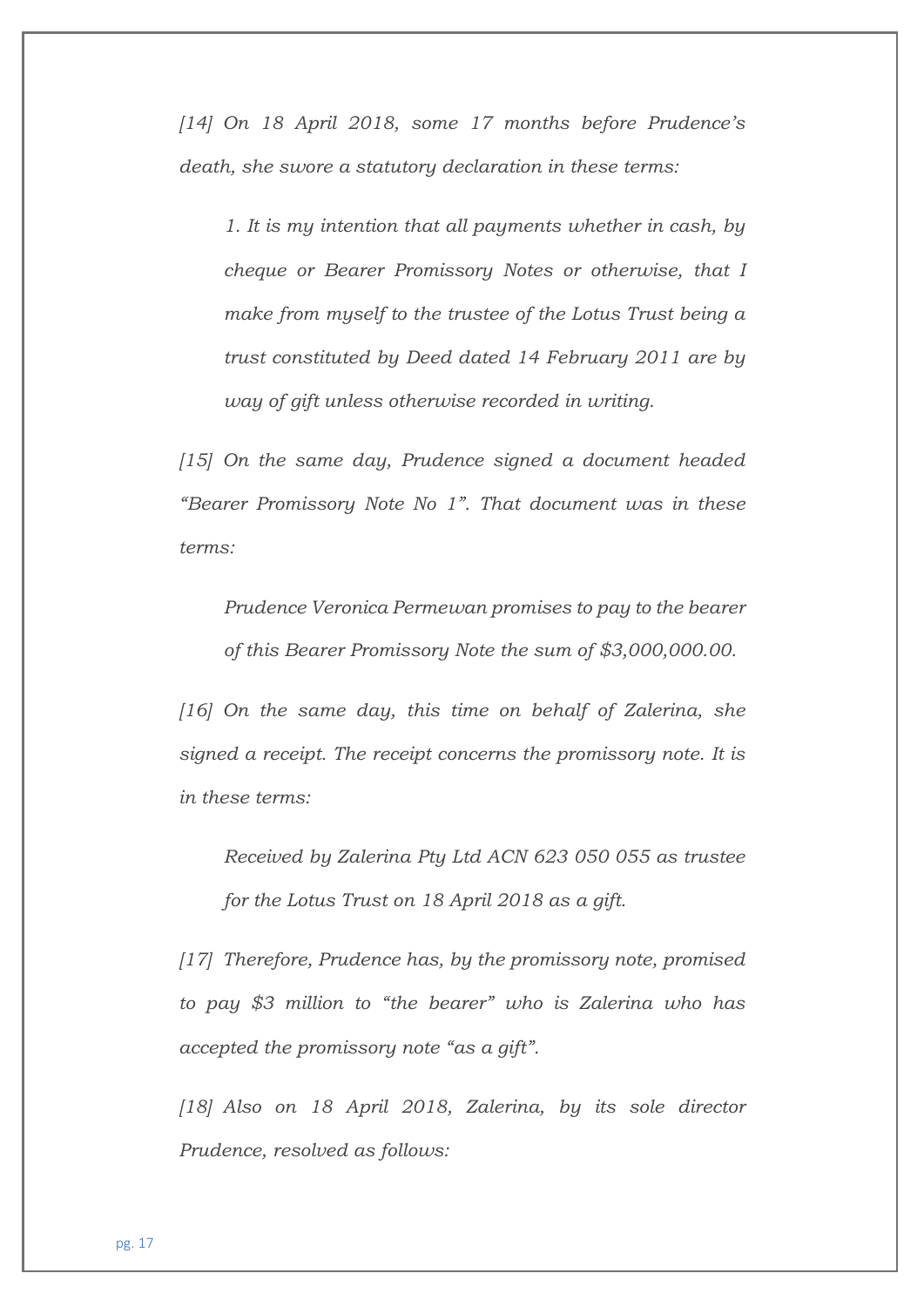#### *IT WAS NOTED that:*

*A. A Bearer Promissory Note in the amount of \$3,000,000.00 has been received from Prudence Veronica Permewan by way of gift of capital to the Trustee of the Trust to be held upon the terms of the Trust.*

*IT WAS RESOLVED:*

*1. To acknowledge receipt of the Bearer Promissory Note by execution of the Bearer Promissory Note.*

*2. To lend the money gifted by Bearer Promissory Note to Prudence Veronica Permewan.*

*3. That such loan be repayable on demand and secured by way of Mortgage over real property acceptable to the Trustee.*

*4. To execute a Loan Agreement and Mortgage security documents to effect these Resolutions.*

*[19] A loan agreement was entered into, again on 18 April 2018, between Prudence and Zalerina. The loan agreement was executed by Prudence on her own behalf as well as on behalf of Zalerina. By that loan agreement, Prudence was loaned \$3 million by Zalerina as trustee for the Lotus Trust.*

*[20] The loan agreement then provides as follows:*

*4. Security*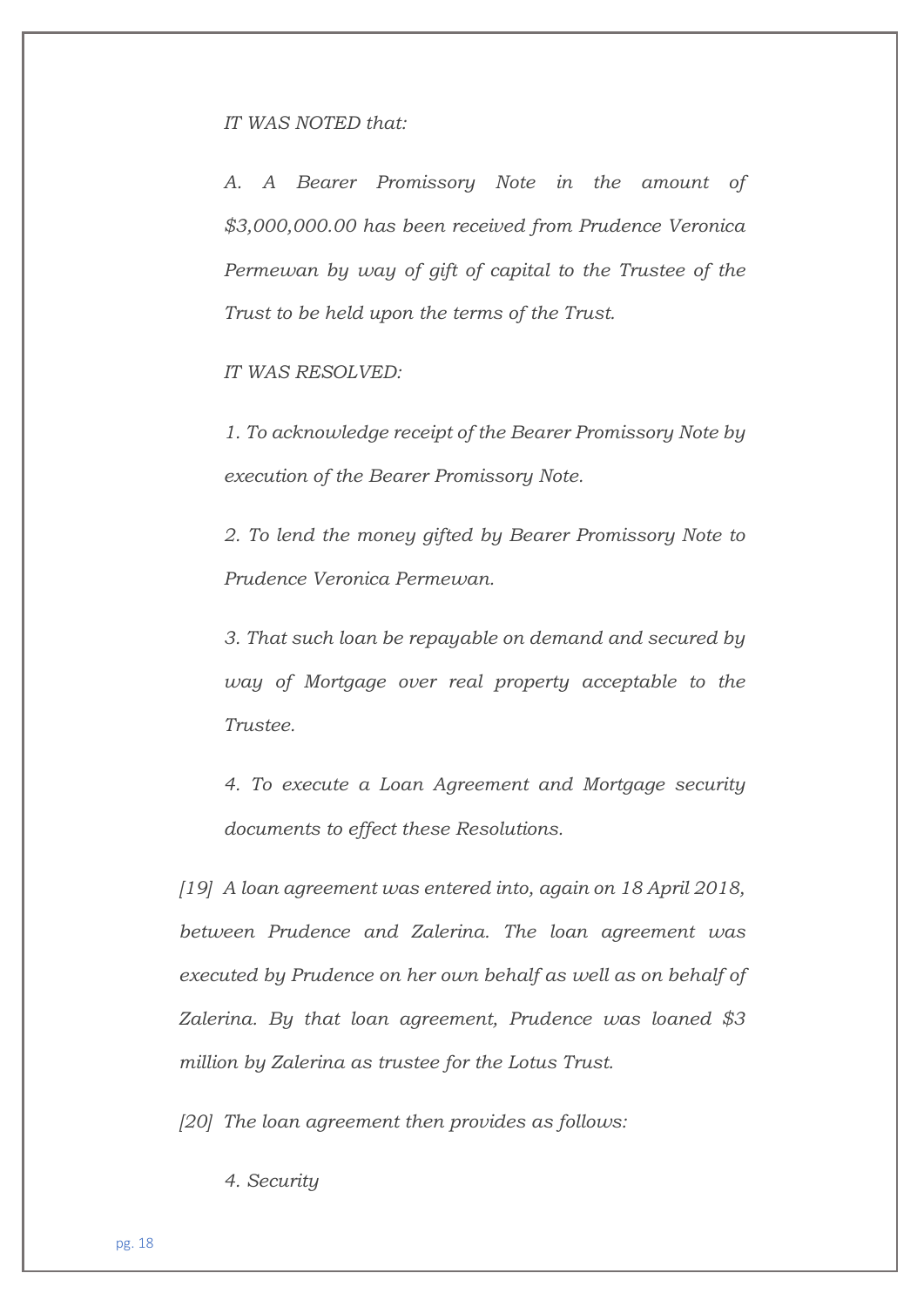*4.1 The Borrower shall, when required by the Lender, execute and deliver to the Lender such documents evidencing the Security (if any) as required by the Lender.*

*4.2 If the Lender requires the Borrower to enter into a separate deed granting the Lender a security interest, then the parties agree that this document is a Transaction Document.*

*[21] The term "security" is defined for the purposes of the loan agreement as:*

#### *Security*

*1. Mortgage over the Borrower's interest in the property located at 354-358 Hauton Road, Burpengary, Queensland more particularly described as Lot 3 on Registered Plan 210,938 on Title Reference 16957106*

*2. Security interest over all shares in Orion Investments (Qld) Pty Ltd ACN 082 774 650 held by the Borrower*

*[22] A further document, styled "Security Deed", was also entered into which provided for a mortgage over the Burpengary property and a charge over the shares in Orion. On 20 May 2019, a mortgage over the Burpengary property was executed by Prudence and that has since been registered.*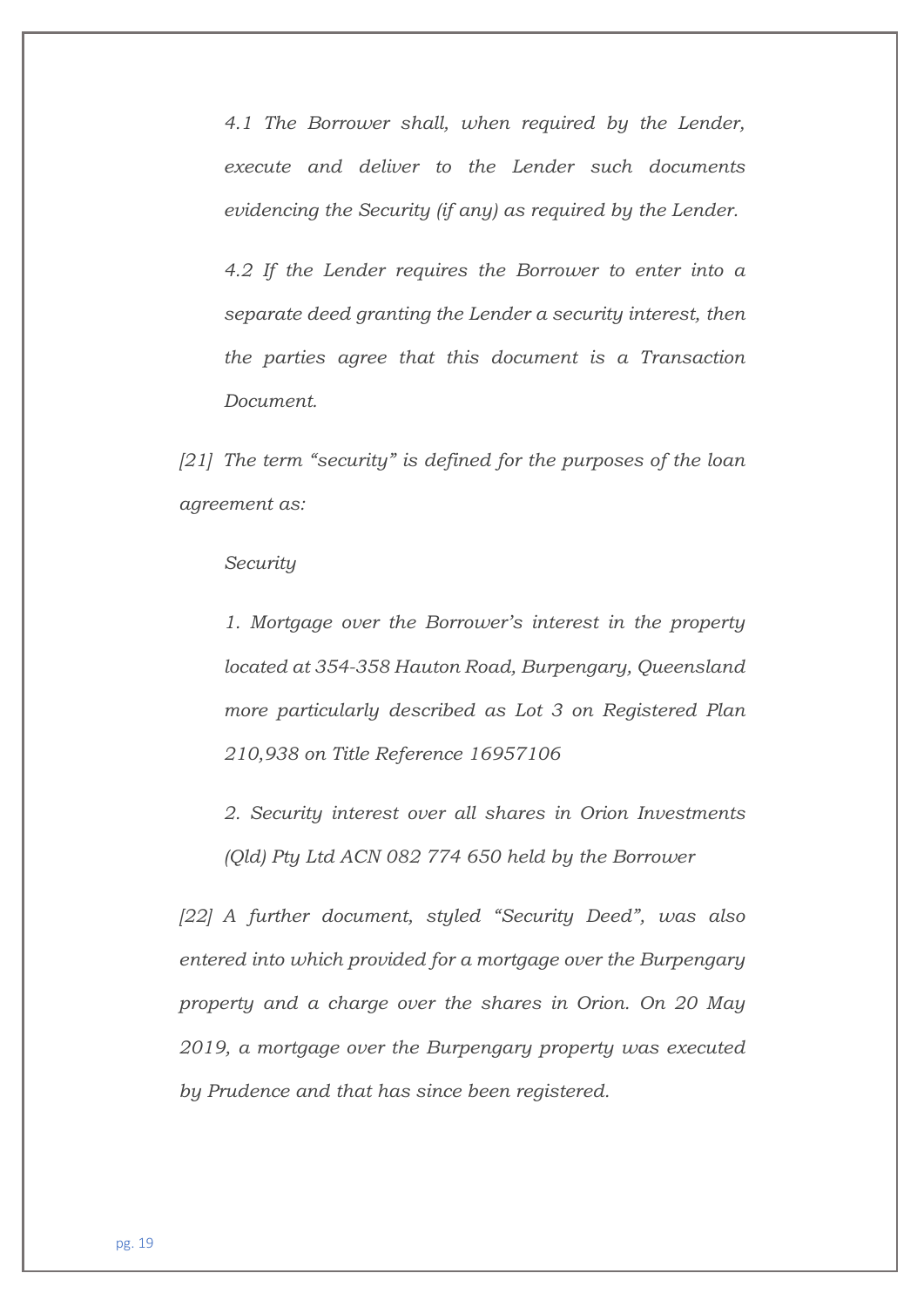*[23] Again on 18 April 2018, Prudence signed a further receipt in these terms:*

*Received by Prudence Veronica Permewan on 18 April 2018 as a loan and cancelled by her because of the merger of the right to be paid and the obligation to pay.*

*[24] By this series of extraordinary documents:*

*1. Prudence purports to gift, through the provision of the promissory note, \$3 million to the Lotus Trust. This is despite the fact that Prudence clearly did not have \$3 million in cash and would have to liquidate all of her assets to pay it.*

*2. The Lotus Trust has loaned \$3 million to Prudence. This is despite the fact that the Lotus Trust clearly did not have \$3 million in cash to loan to Prudence.*

*3. To secure the loan, so as to give effect to the gift evidenced by the promissory note, Prudence mortgaged or otherwise charged her assets.*

*4. The result of the transactions is that Prudence, who before these transactions had assets worth net \$3 million, now has a debt of that amount to the Lotus Trust secured over her assets.*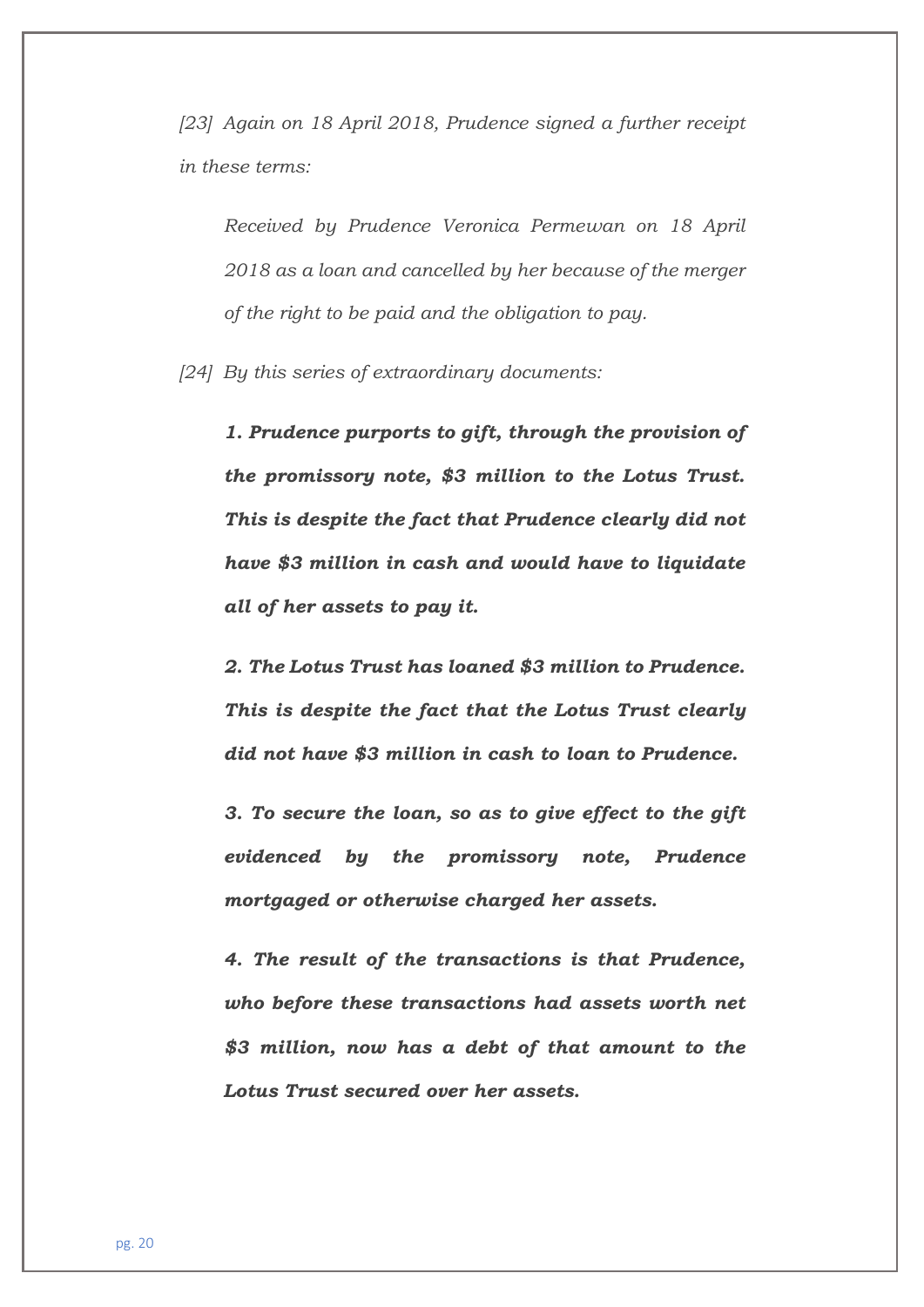*[25] These transactions have a direct impact upon Donna and Marla because they effectively obliterate the fund upon which provision for them could be made.* 

I am not involved in that case. The court record shows it was heard over 4 days in May, and judgment reserved. Talk around the profession is that all substantial issues have been resolved by agreement of the parties, during the course of the trial – it seems to have been stood down at some stage for negotiations.

But the matter is listed for judgment tomorrow morning. I understand the remaining issue is – costs.

But since one side presses for indemnity costs, Cooper J may have to get into the merits or the conduct of the litigation, so far as relevant to that issue.

This follows the same law firm's gift and loan-back transaction being examined by the NSW Supreme Court in 2021. The case is *[Turner v O'Bryan-Turner](https://advance.lexis.com/api/document/collection/cases-au/id/61SC-CTV1-JGPY-X4S3-00000-00?cite=%20%20%20%20%20%20%20%20%20%20Turner%20v%20O)* [\[2021\]](https://advance.lexis.com/api/document/collection/cases-au/id/61SC-CTV1-JGPY-X4S3-00000-00?cite=%20%20%20%20%20%20%20%20%20%20Turner%20v%20O)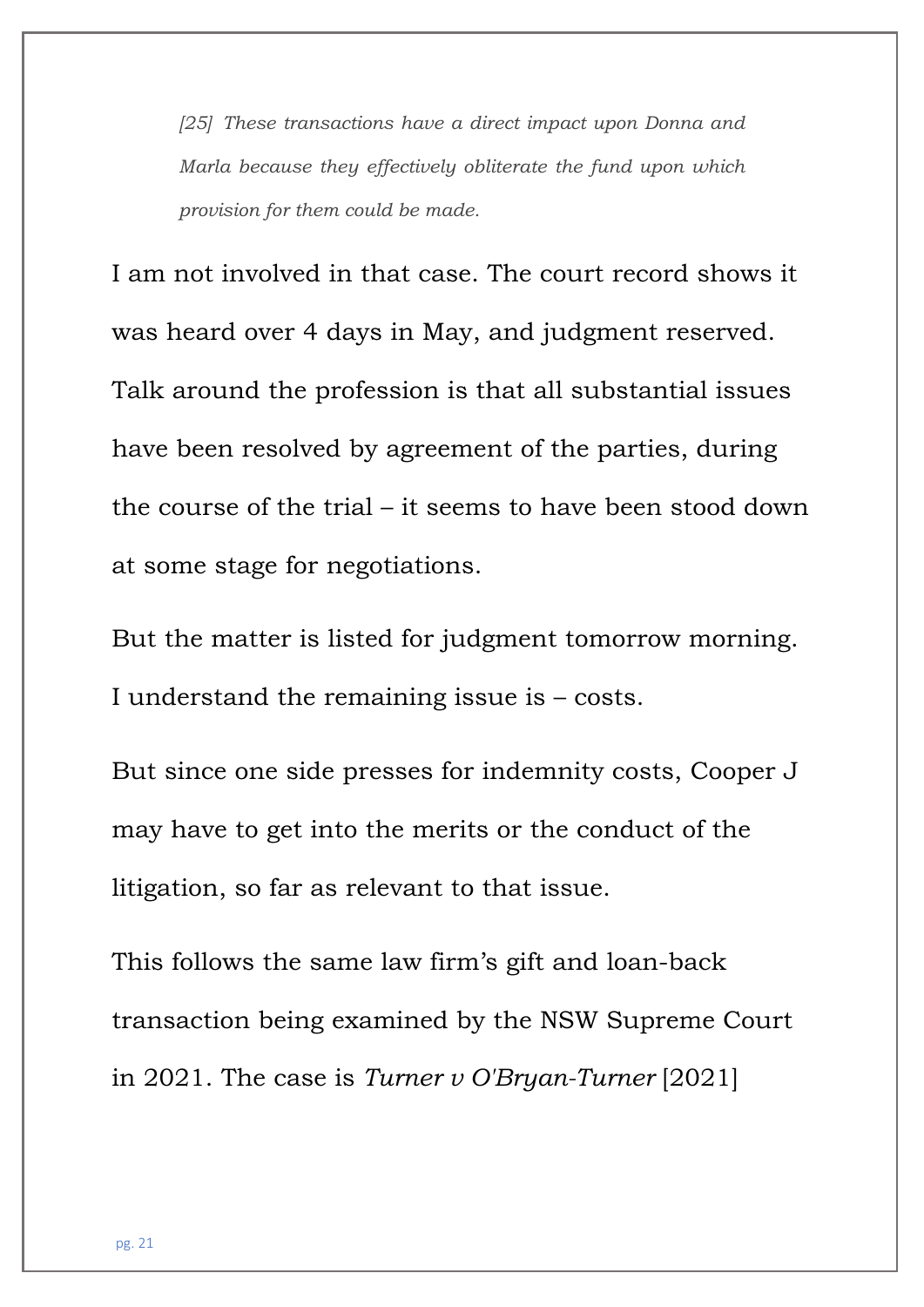[NSWSC 5; BC202100058.](https://advance.lexis.com/api/document/collection/cases-au/id/61SC-CTV1-JGPY-X4S3-00000-00?cite=%20%20%20%20%20%20%20%20%20%20Turner%20v%20O) Ward CJ in Eq. hosed out the transaction in various ways.

Do these transactions remain viable?

The critique by Ward CJ in Eq was fairly specific to the implementation. Those issues could be overcome, and indeed the "legal technology" employed in Queensland has improved over the 12 years since that transaction.

I gather there are some implementation issue raised in the *Permewan* litigation, also. But we may never find out for sure.

Absent those issues, there are pervasive issues that must be considered and mitigated.

There is risk of prosecution under the *Bankruptcy Act 1966*, section 266(3). No one really wants to be locked up for 5 years sharing a potty with their client.